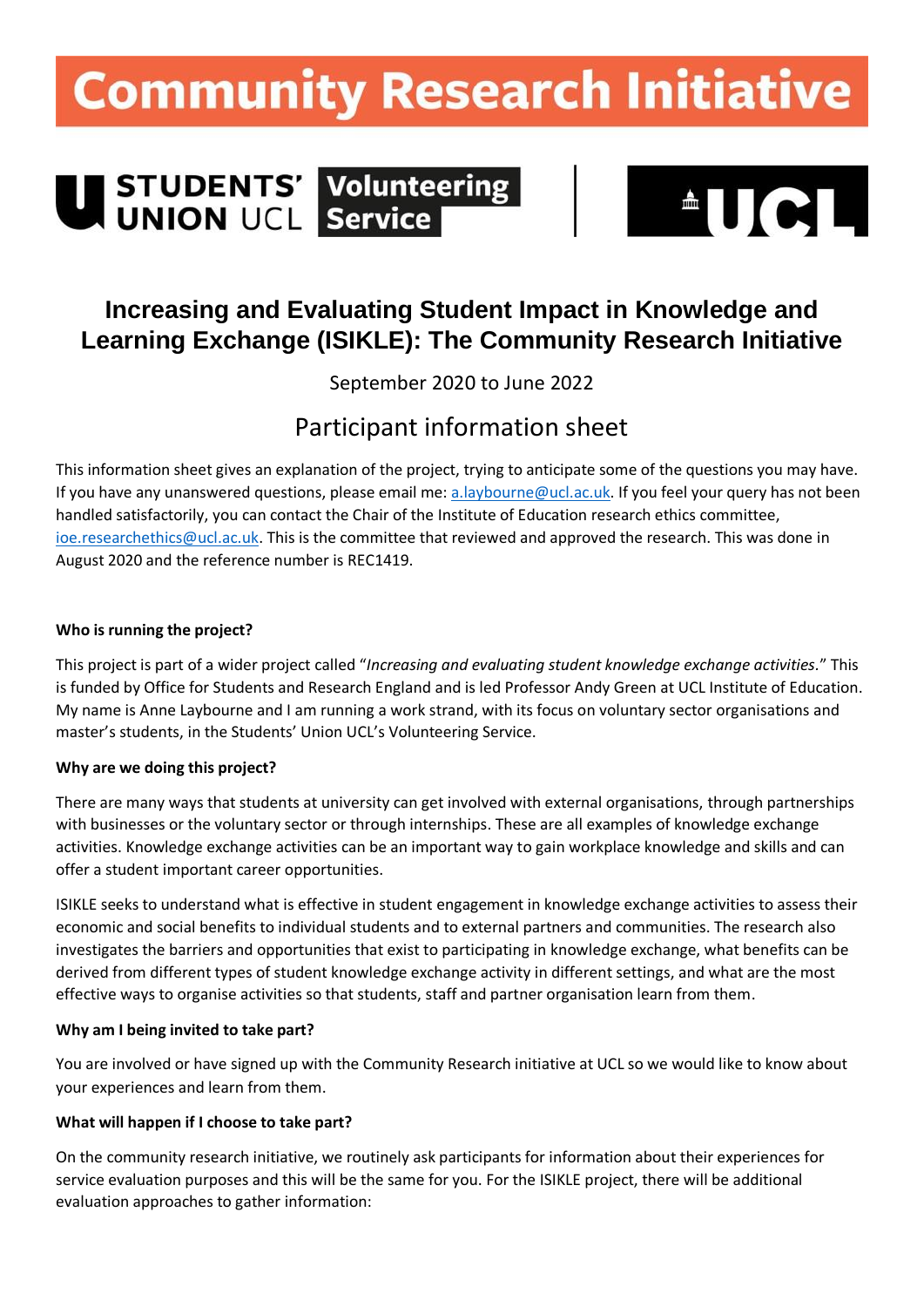- An **online survey** to be completed before and after your involvement with the Community Research Initiative, to understand your background and assess the skills and expertise gained.
- **Group reflection** exercises within workshops to assess what worked well and what could be improved.
- **Observations** of activities, to understand what happens in practice.
- **Interviews**, these will last no longer than 1 hour and will be conducted online or in person at an agreed location (usually the participant's place of work in a private meeting room). The data collected will be about your perceptions and experience of the Community Research Initiative.

#### **Will anyone know I have been involved?**

Your contribution will be anonymous. If individual quotations are used in reporting these will be anonymised. You will be referred to as a 'student' or specific organisation if applicable, (e.g. voluntary sector organisation). If you want to provide details of a project (as a case study) that you were involved in that would acknowledge your involvement (or your employer's), I can arrange to give appropriate credit in a way that will not compromise your anonymity in this research.

#### **Could there be problems for me if I take part?**

This research does not deal with issues of a sensitive nature. Your responses will be anonymous. If you have any concerns, please speak to Anne Laybourne in the first instance. You are entitled to stop at any point during the evaluation and up to four weeks after the end of the evaluation and if you choose to do this, any data you have contributed will not be used. You can take part in the Community Research Initiative whether you decide to be involved in ISIKLE or not where you will only be involved to take part in the routine service evaluation.

#### **What will happen to the findings of the project?**

The data will be analysed using quantitative and qualitative data analysis techniques (such as thematic analysis). This will be analysed in combination with data from other participants. The results will be reported in publications (e.g. in peer reviewed journals, reports) and will inform knowledge exchange activity at UCL and the wider Higher Education sector. The main reporting publication will be shared with the participants when published. Your responses will be anonymised, as outlined above. Anonymised aggregate data will also be passed to the research consultancy firm SQW who have been engaged by the Office for Students to conduct the programme level evaluation of all the projects funded to conduct such research. The programme level evaluation will seek to develop models of effective student knowledge exchange practises so that these may be rolled out across the HE sector as a whole. Your responses will be anonymised, as outlined above. The data will be stored securely on UCL's and SQW's servers and will not be shared outside of the research consortium.

#### **Do I have to take part?**

The decision you are being asked to make is whether your information is included in the research study ISIKLE and if you agree to the additional information gathering methods, as outlined above. It is entirely up to you whether you choose to be included in the ISKILE research. We hope that if you do choose to be involved that you will find it a valuable experience. If you would rather not take part, you will still be part of the Community Research Initiative and receive the same service, but your data will not be included in any publications, only the routine service evaluation.

#### **Local Data Protection Privacy Notice**

#### **Notice:**

The controller for this project will be University College London (UCL). The UCL Data Protection Officer provides oversight of UCL activities involving the processing of personal data, and can be contacted at [data](mailto:data-protection@ucl.ac.uk)[protection@ucl.ac.uk](mailto:data-protection@ucl.ac.uk)

This 'local' privacy notice sets out the information that applies to this particular study. Further information on how UCL uses participant information can be found in our 'general' privacy notice: For participants in research studies, click [here](https://www.ucl.ac.uk/legal-services/privacy/ucl-general-research-participant-privacy-notice)